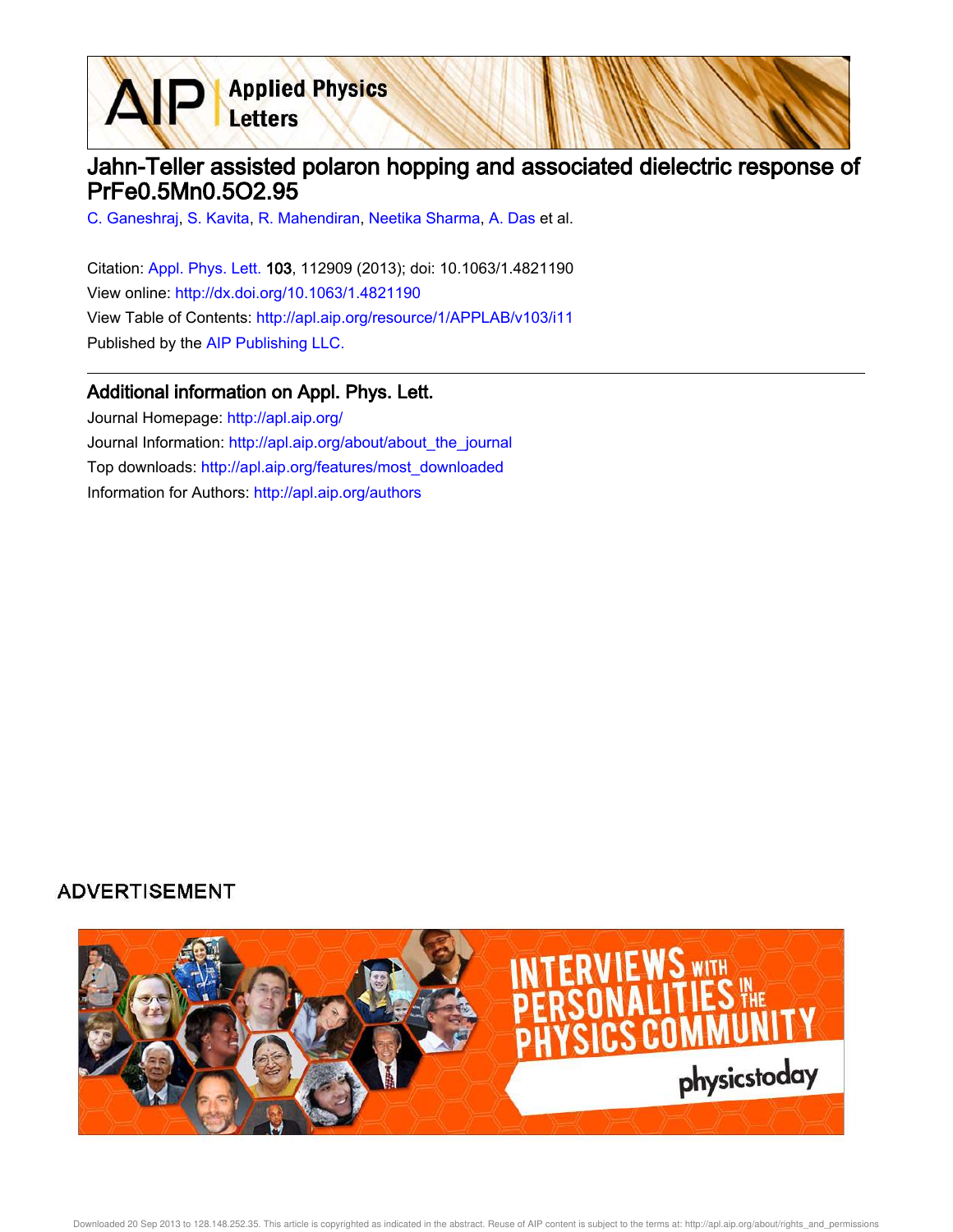

## Jahn-Teller assisted polaron hopping and associated dielectric response of  $PrFe_{0.5}Mn_{0.5}O_{2.95}$

C. Ganeshraj,<sup>1</sup> S. Kavita,<sup>2</sup> R. Mahendiran,<sup>2</sup> Neetika Sharma,<sup>3</sup> A. Das,<sup>3</sup> and P. N. Santhosh<sup>1,a)</sup>

 ${}^{1}$ Low Temperature Physics Laboratory, Department of Physics, Indian Institute of Technology Madras, Chennai 600 036, India

<sup>2</sup>Department of Physics, Faculty of Science, National University of Singapore, 2 Science Drive 3, Singapore 3 Solid State Physics Division, Bhabha Atomic Research Centre, Mumbai 400 085, India

(Received 20 May 2013; accepted 29 August 2013; published online 13 September 2013)

The canted G-type antiferromagnet  $PrFe_{0.5}Mn_{0.5}O_{2.95}$  shows an enhanced Jahn-Teller (JT) distortion below 150 K (T\*). The resistivity of the grains can be described by variable range hopping between the localized states, and there is a dominant grain boundary contribution to dc resistivity, below  $T^*$ . Above  $T^*$ , the total dc resistivity follows small polaron hopping (SPH) conduction. A giant dielectric response is observed, and it can be ascribed to Maxwell-Wagner polarization and SPH mechanism. Despite the low concentration of JT active  $Mn^{3+}$  ions, our result indicates an important role of JT effect on physical properties of  $PrFe_{0.5}Mn_{0.5}O_{2.95}$ . © 2013 AIP Publishing LLC. [http://dx.doi.org/10.1063/1.4821190]

Over past few years, materials exhibiting a colossal dielectric constant (CDC),  $\varepsilon' > 10^3$ , have gained a great attention due to their application in memory devices based on capacitive elements.<sup>1</sup> Many transition-metal oxides show very high magnitude of dielectric constant and have immense potential applications in the development of new capacitance-based energy storage devices. Among the various perovskite oxides, DyMnO<sub>3</sub> and Sr<sub>2</sub>TiMnO<sub>6</sub>, colossal dielectric constant has been realized through hopping charge transport and Maxwell-Wagner (MW) effect.<sup>2,3</sup>

PrFeO<sub>3</sub> exhibits colossal dielectric constant with  $\varepsilon' \sim 10^4$ (Ref. 4) and also has G-type antiferromagnetic structure with  $T_N = 707 \text{ K}$ .<sup>5</sup> In PrFeO<sub>3</sub>, Fe<sup>3+</sup> is orbitally non-degenerate and the distortion in the  $FeO<sub>6</sub>$  octahedra is driven entirely by the ionic-size effect, whereas in PrMnO<sub>3</sub>, Mn<sup>3+</sup> is a Jahn-Teller (JT) ion and the distortion in  $MnO<sub>6</sub>$  is due to JT distortion and octahedra tilting. In PrMnO<sub>3</sub>, a small canting below Néel temperature  $(T_N = 99 K)$  arises from the canting of the A-type antiferromagnetic (AFM) structure due to Dzyaloshinskii-Moriya (DM) interaction, which is generated by a buckling of the orthorhombic oxygen octahedra. Moreover, in  $REMnO<sub>3</sub>$  $(RE = La, Pr, Dy, Ho,...)$ , the splitting of Mn 3d states due to crystal field effects leads to an  $e_{g}$  doublet and  $t_{2g}$  triplet, and this degeneracy usually lifted by orbital–lattice interaction is known as cooperative JT effect. The coupling between JT phonons and e<sup>g</sup> electrons could make the carriers localized and even generate related polarons. Since the ionic radii and charge of  $Fe^{3+}$  and  $Mn^{3+}$  are similar, doping  $Mn^{3+}$  for  $Fe^{3+}$ in  $PrFeO<sub>3</sub>$  will bring disorder in the system, and it will also lead to different magnetic ordering temperatures of the transition metal ions  $\text{Fe}^{3+}$  and  $\text{Mn}^{3+}$  through various kinds of magnetic interactions (such as  $Fe^{3+}$ -O-Fe<sup>3+</sup>, Fe<sup>3+</sup>-O-Mn<sup>3+</sup>, and  $Mn^{3+}$ -O-Mn<sup>3+</sup>). One may expect ferroelectricity at these ordering temperatures, and its origin is attributed to disordered cations of non-equivalent spins at the B-sites and/or MW

relaxation.<sup>7</sup> Along with JT effect from  $Mn^{3+}$  ions, the disorder also leads to localization, and charge carriers hopping between these localized states are also responsible for conductivity.

In this study, we present temperature dependent neutron diffraction studies, electrical resistivity, and impedance spectroscopy of polycrystalline  $PrFe_{0.5}Mn_{0.5}O_{2.95}$  (PFMO). A quantitative analysis of dielectric relaxation and localized charge carriers migration behaviour over a temperature range of 100 K to 300 K is performed. A possible correlation between JT distortions and the behaviour of hopping conduction has been identified, through neutron diffraction results.

PFMO sample was prepared by solid state reaction.<sup>8</sup> Neutron diffraction data were recorded on a multi position sensitive detector (PSD) based powder diffractometer  $(\lambda = 1.2443 \text{ Å})$  at Dhruva reactor, Bhabha Atomic Research Centre, Mumbai. Rietveld refinement of the neutron diffraction patterns were carried out using FULLPROF program.<sup>9</sup> Dielectric characteristics and dc conductivity were studied using Janis optical cryostat with Agilent 4294A Precision LCR meter and Keithley 617 electrometer, respectively. Differential scanning calorimetry (DSC) measurements were made on a Netzsch DSC 204 F1 Phoenix with the heating rate of 20 K/min.

Rietveld refinement of the neutron diffraction data of PFMO from 300 K to 5 K indicates that PFMO has orthorhombic structure (*Pnma*) with spin structure as  $\Gamma_2$ : C<sub>x</sub> G<sub>y</sub>  $F_z$ , in Bertaut's notation,<sup>9</sup> which has a net ferromagnetic moment along z–direction, and the spin component along x-direction  $(C_x)$  is found to be negligibly small. The typical refinement pattern and detailed information of refinement for PFMO at  $300 K$  and  $5 K$  are available online (see Figures  $1(a)$  and  $1(b)$  in supplementary material).<sup>10</sup> Canted antiferromagnetic behaviour can arise due to DM interaction as well as single ion anisotropy.<sup>11,12</sup> The observed oxygen nonstoichiometry in PFMO is  $\sim 0.05$ . Since PFMO was annealed at high temperature, the oxygen vacancies in PFMO are inevitable due to the lack of absorption during cooling process after annealing the sample, $^{13}$  leading to heterovalent Mn/Fe ions to keep the system electrically neutral.

a)santhosh@physics.iitm.ac.in. Tel.: +91 44 2257 4882. FAX: +91 44 2257 4852.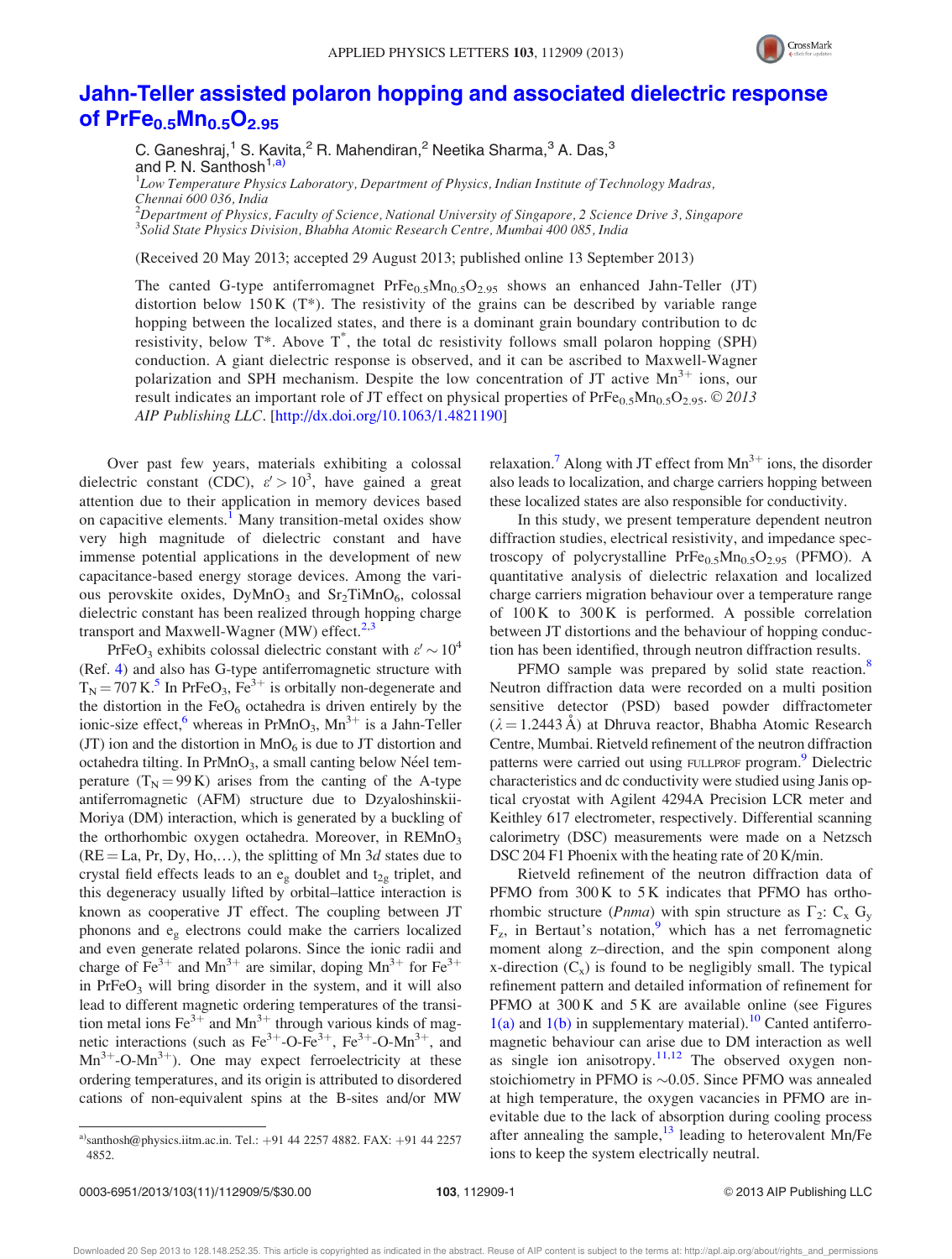

FIG. 1. Temperature variation of (a) lattice parameters and (b) Mn/Fe-O bond lengths. The solid lines are guides to the eye.

Figure  $1(a)$  shows the temperature variation of lattice parameters of PFMO. On lowering temperature, the observed expansion of lattice parameter "a" and contraction of "b" are attributed to JT distortion and octahedral tilting  $(GdFeO<sub>3</sub>$  type tilting), $14$  whereas steady decrease in c indicates enhancement of the octahedral tilting distortion.<sup>15</sup> Figure 1(b) exhibits the temperature variation of Mn/Fe-O bond lengths in the Mn/Fe-O octahedra. The long  $(Mn/Fe-O_{21})$  and medium  $(Mn/Fe-O_{22})$ bond lengths of Mn/Fe-O bonds are predominantly in the ac plane, whereas the short  $(Mn-O_{11})$  bond length of Mn/Fe-O bonds are along b-axis. While lowering temperature, the apical  $Mn/Fe-O<sub>11</sub>$  bond length shows almost linear temperature dependence, whereas the equatorial Mn/Fe-O bond lengths diverge below room temperature and converge around 150 K, then again it diverges below 150 K, as shown in Figure  $1(b)$ , indicating the variation of octahedral distortion in the equatorial (ac) plane with temperature. The relative difference between apical and equatorial Mn/Fe–O bond lengths gives an indication of the possible octahedral JT distortion and its evolution with temperature. In order to understand the local structural change, the magnitude of JT distortion  $(\Delta_{JT})$  can be expressed as  $\Delta_{JT} = \frac{1}{6} \sum_{n=1,6}^{\infty} \left[ \left( d_n - \langle d \rangle \right) / \langle d \rangle \right]^2$ , where  $d_n$  (*d*) is the individual (average) Mn/Fe–O bond length shown in Figure 2(b).<sup>16</sup> The value of  $\Delta_{\text{JT}}$  is small compared to that of  $\text{PrMnO}_3$ <sup>17</sup>  $(43.1 \times 10^{-4})$  and is close to that of  $Y_{0.15}Ca_{0.85}MnO<sub>3</sub><sup>16</sup> owing$ to the low concentration of JT active  $Mn^{3+}$  ions. Around 150 K  $(T^*)$ , there is an anomalous change of slope, and below 150 K,  $\Delta_{\text{JT}}$  is slightly enhanced in PFMO. Moreover, a change in slope is observed in the temperature variation of the lattice parameters of PFMO around  $\overline{T}^*$  as shown in Figure 1(a).

Above 160 K, the electrical resistivity data of PFMO could be fitted very well with small polaron hopping (SPH) model (Figure 2(a)),  $\rho/T = \rho_{\alpha} \exp(E_p/k_BT)$ , where  $\rho_{\alpha}$  is the pre-exponential factor,  $k_B$  is the Boltzmann constant, and  $E_p = W_H + W_D/2$  is the activation energy,  $W_H$  and  $W_D$  are hopping and disorder energies. The estimated activation energy is  $\sim 0.20 \text{ eV}$  and the plot acquires curvature towards higher resistivity below 160 K. The activation energy is similar to those found in materials in which electronic transport occurs by means of hopping between localized states as a consequence of the formation of small polaron, which



FIG. 2. (a) Plot of ln  $(\rho/T)$  vs. 1000/T for PFMO. (b) Temperature variation of JT distortion  $(\Delta_{JT})$  of PFMO. (c) DSC scan heating at 20 K min<sup>-1</sup>.

contains oxygen vacancies and/or JT type electron-phonon interactions.18,19 The deviation from small polaron model fit (Figure  $2(a)$ ) indicates that a different kind of conduction occurs below and above 160 K.

Since JT distortion shows an anomalous behaviour around T\* and resistivity data show a deviation from SPH around 160 K, DSC has been performed. An exothermic peak is observed at  $156K$  (Figure  $2(c)$ ) during heating process, close to the anomaly found in neutron diffraction and resistivity data.

Figures  $3(a)$  and  $3(b)$  (and  $3(c)$ ) show the temperature dependence of the dielectric constant  $\varepsilon'$  (with  $\varepsilon' > 10^4$  at 300 K)



FIG. 3. Temperature dependence of (a)  $\varepsilon'$  at various frequencies, (b) tan  $\delta$  at various frequencies, (c) tan  $\delta$  at three lowest frequencies (1 kHz, 5 kHz, and 10 kHz). (d) Least squares fitting of the experimental data at 10 kHz with help of Gaussian peak and an exponential background. (e) Arrhenius plot of tan  $\delta$  relaxation frequency (the solid curves through data points are the fitting results). (f) Plot of log (fe') against log (f) for PFMO at number of fixed temperatures.

Downloaded 20 Sep 2013 to 128.148.252.35. This article is copyrighted as indicated in the abstract. Reuse of AIP content is subject to the terms at: http://apl.aip.org/about/rights\_and\_permissions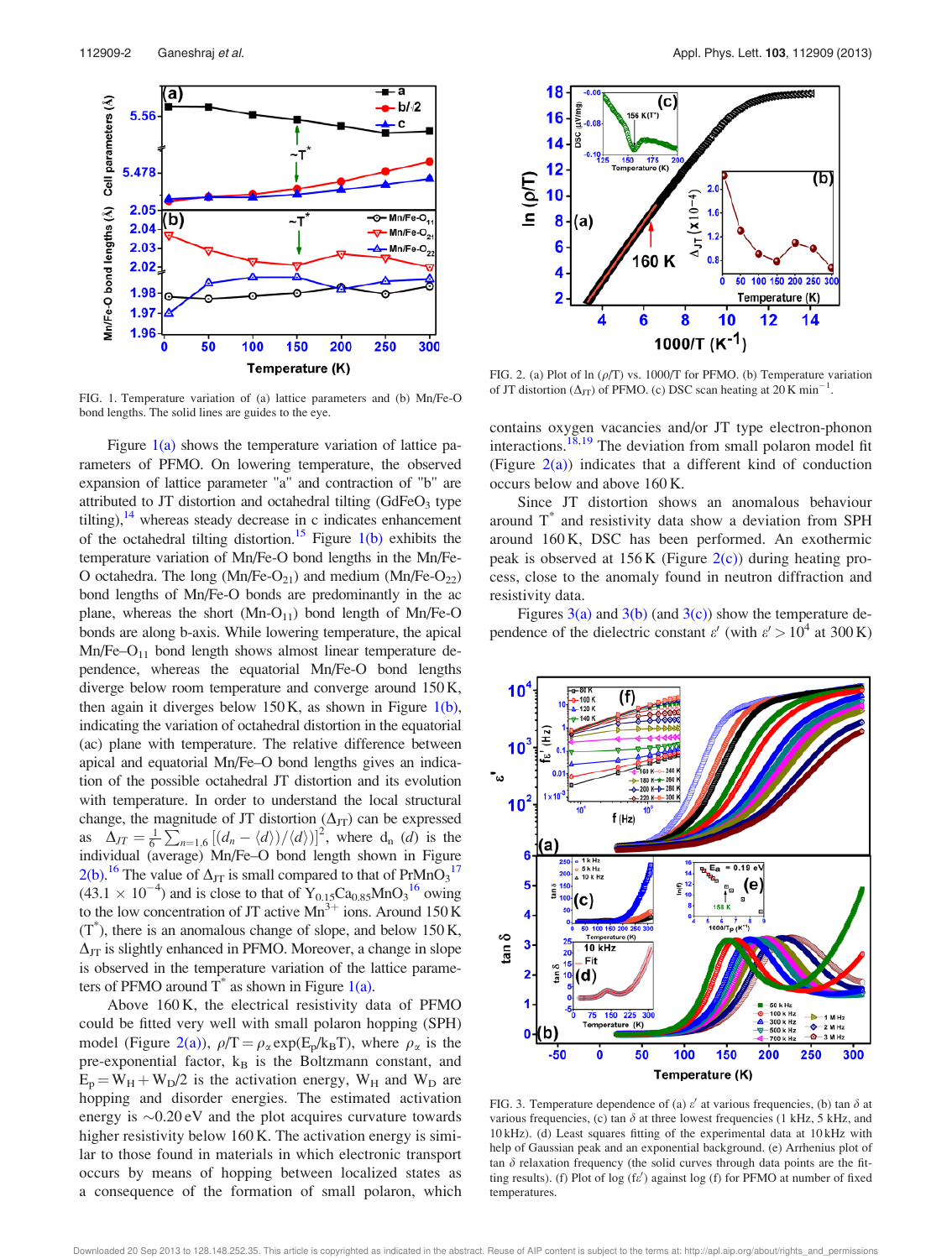and tan  $\delta$  (tan  $\delta$  for three lowest frequencies) with frequencies, respectively. These curves indicate relaxor-like behaviour.  $\varepsilon'$  shows a high temperature plateau followed by a rapid drop when cooling through a critical temperature and has one plateau at the lower temperature. A relaxation peak in tan  $\delta$  corresponding to the drop of  $\varepsilon'$  is observed.<sup>20</sup> Both the tan  $\delta$  peak position and  $\varepsilon'$  drop temperature shift to higher temperature with increasing frequency, indicating a thermally activated behaviour. The exponential increasing background in tan  $\delta$  (or in  $\varepsilon$ ") indicates that the background is associated with the hopping conductivity ( $\varepsilon'' \sim \sigma/\omega$ , where  $\sigma$ is conductivity and  $\omega = 2\pi f$  is the angular frequency and for small polaron hopping  $\sigma T = \sigma_{\alpha} \exp(-E_p/k_BT)$ , where  $\sigma_{\alpha}$  is the pre-exponential factor). In order to extract the peak position in temperature dependence of tan  $\delta$ , a Gaussian peak superimposed on an exponential increasing background in a form of a + be<sup> $(-c/T)$ </sup>, with a, b, and c as adjustable parameters, was used for fitting. The least-square fit for 10 kHz is presented as solid curve, as a representative example, in Figure 3(d). Good agreement between experimental data and fitting is achieved. According to the thermally activated relaxation, above  $158K$  ( $\sim$ T<sup>\*</sup>), Arrhenius law is adopted to describe the relationship between the measuring frequency and peak temperature  $T_p$  (Figure 3(e)), as  $f = f_o$  $\exp(-E_a/k_B T)$ , where  $f_0$  is a pre-exponential factor and  $E_a$  is the activation energy. The estimated activation energy  $E_a$  is  $\sim$ 0.19 eV. The closeness of the values of  $E_p$  and  $E_a$  may imply the similar origin corresponding to dc and ac conductivities, viz., similar localized charged carriers and hopping process. A distinct deviation from Arrhenius plot of ln f vs.  $1/T_p$  at low temperatures (<158 K) indicates that different kind of conduction occurs below and above 158 K. This strongly suggests that the dielectric relaxation might originate from hopping conduction. In fact, the localized charge carriers hopping between spatially fluctuating lattice potentials not only produce conductivity but also give dipolar effects. $21$  On the other hand, the frequency dependence of the dielectric behaviour of this kind of relaxation can be described by Jonscher's power law or universal dielectric response (UDR),<sup>22</sup>  $f\varepsilon' = \tan(\frac{5\pi}{2})\sigma_0/\varepsilon_0 f^s$ , where  $\sigma_0$  and s are temperature dependent constants and  $\varepsilon_0$  is the electric permittivity of free space. For a given temperature, a straight line plot with slope s must be obtained in the plot of  $log(f \epsilon')$ vs. log f, and it is confirmed on the log–log graph in figure  $3(f)$  wherein good straight lines are observed at high temperatures. While decreasing temperature, a gradual deviation from straight line behaviour occurs due to the freezing of charge carriers which reduce the dipolar effects. $21$ Simultaneously, the freezing process increases the resistivity. These frozen carriers no longer contribute to the polarization and the observed dielectric behaviour is mainly due to the remaining charge carriers and it still obeys the UDR law. At lower temperatures, the freezing process moves out the measurable frequency range, the linear behaviour of log (fe') vs. log f appears again, as clearly shown in Figure  $3(f)$ . The UDR behaviour is known to be valid for semiconductors with hopping localized charge carriers.<sup>21</sup>

Figures  $4(a)$  and  $4(e)$  show typical complex impedance spectra of PFMO at  $100 \text{ K}$  and  $300 \text{ K}$ . The spectrum is resolved into two semicircles, and dielectric response could



FIG. 4. (a) and (e) Nyquist diagram of complex impedance, (b) the equivalent circuit model, (c) and (d) are frequency variation of normalized impedance  $Z''/Z''_{\text{max}}$  and modulus  $M''/M''_{\text{max}}$  at 100 K and 300 K.

be assigned to the combined effect of grains (G) at high frequency and grain boundaries (GB) at low frequency. When an electric current passes through a compound which has inhomogeneous grain/grain boundary interfaces, because of the different electrical conductivities of two dielectric media, the charge carriers would be localized and accumulated at the interfaces under an external ac field. This process could give rise to MW interfacial relaxation.<sup>22,23</sup> The dielectric response is described by equivalent circuit model (ECM), as shown in Figure  $4(b)$ , which is in the frame of MW model and it is composed of series of two circuits, one with parallel GB resistance and a constant phase element and the other with parallel G resistance, capacitance, and UDR (indicative of conduction through polaron hopping). The ECM fit with the experimental data is in good agreement (Figures  $4(a)$ ) and  $4(e)$ ) for 100 K and 300 K. The peaks of normalized impedance  $Z''/Z''_{\text{max}}$  and modulus  $M''/M''_{\text{max}}$  at 300 K do not coincide, but they nearly coincide at  $100 K$  (Figures  $4(d)$  and 4(c)). In general, a high resistance of GB and low capacitance of G results in a peak in the frequency variation of  $Z''$ and  $M''$ .<sup>24,25</sup> Since the G and GB have different resistance and activation energies, their relaxation frequency will have different temperature dependence. So, normalized  $Z''/Z''_{\text{max}}$ and modulus  $M''/M''_{max}$  peaks will either diverge or converge with increasing or decreasing temperature. A dominant contribution from GB to the total dc resistivity was observed below  $T^*$ , whereas above  $T^*$ , a reduced contribution from GB with an increased contribution from G occurred, and around 300 K, nearly equal contribution from G and GB was observed. In order to check the underlying transport mechanism, the resistances of G and GB were extracted from the ECM fittings. At  $T > T^*$ , the resistivity data can be analyzed with small polaron nearest-neighbour hopping (NNH) with activation energy 0.15 and 0.18 eV for G and GB, respectively (Figure 5). These values support inhomogeneous character of the sample having low resistive G separated by more resistive GB.<sup>26</sup> At  $T < T^*$ , the resistivity of G was analyzed using variable range hopping (VRH) model, with  $\rho$  vs. T dependence  $\rho = CT^{0.5} \exp(T_0/T)^{0.25}$ , where C is a temperatureindependent term and  $T_0$  is a characteristic Mott temperature.<sup>27-29</sup> The slope of the ln  $(\rho T^{-0.5})$  vs.  $T^{-0.25}$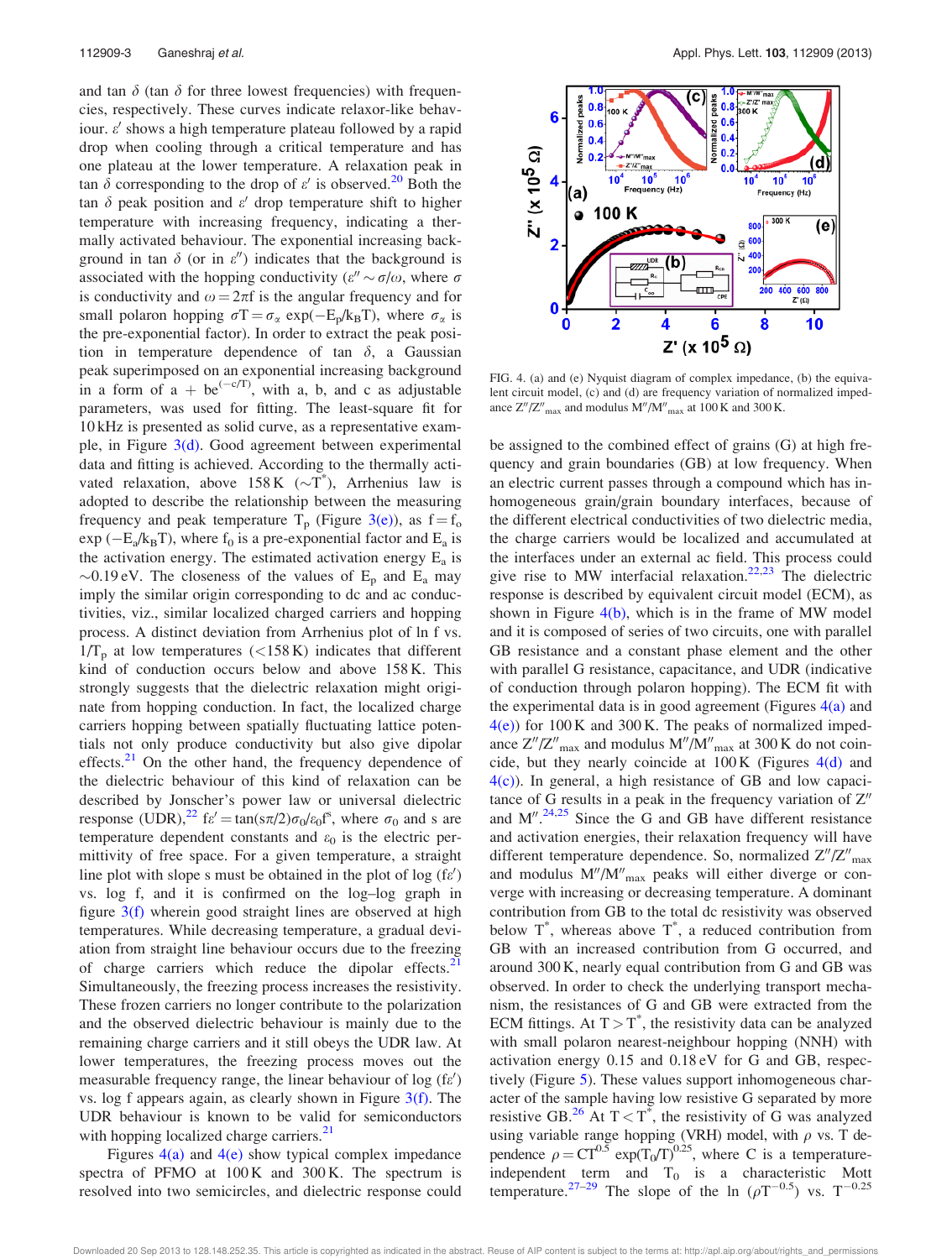

FIG. 5. Arrhenius plot of grain and grain boundary resistivity at  $T > T^*$  and VRH plot of grain resistivity at  $T < T^*$  obtained from the fittings of ECM.

curve (Figure 5) in the VRH conduction is used to determine  $T<sub>o</sub>$  which is related to the density of states (DOS) N( $\varepsilon$ <sub>F</sub>) at the Fermi level  $T_0 = 21.2\alpha^3/N(\epsilon_F)k_B$ . By using an estimated value for the localization length  $a = 1/\alpha$  (distance between two nearest neighbour Mn/Fe ions along b-axis,  $a = 3.8707 \text{ Å}$  at 100 K) of electrons involved in hopping, the DOS at the Fermi level is  $2.79 \times 10^{19}$  eV<sup>-1</sup> cm<sup>-3</sup> for G. The DOS value is of the order of  $N(\varepsilon_F)$  in oxide semiconductors.<sup>28</sup> The dominant contribution from GB to dc resistivity and VRH in G below T<sup>\*</sup> leads to a deviation in dc resistivity from SPH below  $T^*$  (Figure 2(a)). The change of slope occurs in dc resistivity around  $100 \text{ K}$ , as shown in Figure  $2(a)$ , may be associated with the magnetic ordering of Mn ions.<sup>7</sup>

These results can be qualitatively explained within the framework of theoretical model of polaronic conduction. In the polaronic scenario, $27$  at high temperatures, optical multiphonon process provides sufficient energy to polaron for hopping between nearest-neighbour localized states, resulting in SPH conduction. While decreasing temperature below T \* , as a consequence of disorder in a crystalline semiconductors/insulators, the hopping carriers are more localized due to Anderson localization.<sup>30</sup> Mott's VRH sets in G below  $T^*$ and the activation energy is essentially due to the disorder energy. Moreover, the localization of hopping carriers in G and dominant contribution from GB to dc resistivity leads a deviation from SPH conduction of dc resistivity below T\* .

Generally, a slow moving charge carrier induces lattice distortion, which acts as a potential well causing selftrapping of charge carrier. The quasiparticle formed by the charge carrier and its self-induced distortion, known as polaron, is originated from electron-phonon coupling and/or compositional/structural defects.<sup>31–34</sup> While decreasing temperature from room temperature, the JT distortion decreases slightly and then increases below  $T^*$ , indicating the polaron does not have enough activation energy below T\* for NNH due to localization and it follows VRH in G, along with a dominant contribution from GB to dc resistivity that leads to a deviation of dc resistivity from SPH conduction. Since the electron-phonon coupling mediated by JT distortion shows an anomalous behaviour around  $T^*$ , it may be the main origin of the formation of polarons. Moreover, the carriers hopping between heterovalent Mn/Fe ions formed by oxygen vacancies with different ionic radius may induce lattice deformation and thus also leading to the formation of polarons.35,36

In summary,  $PrFe_{0.5}Mn_{0.5}O_{2.95}$  exhibits canted G-type antiferromagnetic ordering. The high resistivity below  $T^*$  is due to Anderson localization of polaronic charge carriers, ascribed to disorder in the compound, and a dominant contribution from GB to total resistivity. The giant dielectric behaviour of the compound arising from the MW polarization originates from grains and grain boundary interfaces and is governed by small polaron NNH conduction. The origin of the formation of polaron is mainly the JT distortion and also a contribution from lattice distortion induced by heterovalent Fe/Mn ions.

We thank Dr. R. Nirmala for her valuable suggestions. P.N.S. acknowledges Department of Science and Technology, India for financial assistance [Multiferroics project (SR/S2/ CMP-25/2005)]. We thank Bhabha Atomic Research Centre for Neutron diffraction experiment.

- <sup>1</sup>C. C. Homes, T. Vogt, S. M. Shapiro, S. Wakimoto, and A. P. Ramirez, Science 293, 673 (2001).
- <sup>2</sup>Y. Jang, J. He, J. Y. Zhu, W. Bai, L. Sun, X. J. Meng, X. D. Tang, C.-G. Duan, D. Rèmiens, J. H. Qiu, and J. H. Chu, Appl. Phys. Lett. 101, 222904 (2012).
- <sup>3</sup>K. R. S. Preethi Meher, M. Savinov, S. Kamba, V. Goian, and K. B. R. Varma, J. Appl. Phys. 108, 094108 (2010).
- <sup>4</sup>B. V. Prasad, G. Narsinga Rao, J. W. Chen, and D. Suresh babu, Solid State Sci. 14, 225 (2012).
- 5 J. Ma, J.-Q. Yan, S. O. Diallo, R. Stevens, A. Llobet, F. Trouw, D. L. Abernathy, M. B. Stone, and R. J. McQueeney, Phys. Rev. B 84, 224115 (2011).
- <sup>6</sup>D. Sånchez, J. A. Alonso, and M. J. Martínez-Lope, J. Chem. Soc. Dalton Trans. 2002, 4422.
- $7B$ . Rajeswaran, P. Mandal, R. Saha, E. Suard, A. Sundaresan, and C. N. R. Rao, Chem. Mater. 24, 3591 (2012).
- <sup>8</sup>C. Ganeshraj, R. N. Mahato, D. Divyaa, and P. N. Santhosh, J. Appl. Phys. 107, 09E305 (2010).
- <sup>9</sup>G. T. Rado and H. Suhl, *Magnetism* (Academic Press, New York, 1963), Vol. III.
- <sup>10</sup>See supplementary material at http://dx.doi.org/10.1063/1.4821190 for refined structural parameters of neutron diffraction data of  $PrFe_{0.5}Mn_{0.5}O_{2.95}$  at 300 K and 5 K.
- <sup>11</sup>I. Dzyaloshinsky, J. Phys. Chem. Solids 4, 241 (1958).
- <sup>12</sup>T. Moriya, *Phys. Rev.* **120**, 91 (1960).
- <sup>13</sup>C. Ang, Z. Yu, Z. Jing, P. Lunkenheimer, and A. Loidl, *Phys. Rev. B* 61, 3922 (2000).
- <sup>14</sup>M. W. Lufaso and P. M. Woodward, Acta Crystallogr. **B60**, 10 (2004).
- <sup>15</sup>P. M. Woodward, T. Vogt, D. E. Cox, A. Arulraj, C. N. R. Rao, P. Karen, and A. K. Cheetham, Chem. Mater. 10, 3652 (1998).
- <sup>16</sup>P. Tong, B. Kim, D. Kwon, B. G. Kim, G. Y. Ahn, J. M. S. Park, S. B. Kim, and S.-W. Cheong, Appl. Phys. Lett. 93, 202504 (2008).
- <sup>17</sup>J. A. Alonso, M. J. Martínez-Lope, M. T. Casis, and M. T. Fernández-Díaz, Inorg. Chem. 39, 917 (2000).
- <sup>18</sup>W. H. Jung, J. Phys.: Condens. Matter 10, 8553 (1998).
- <sup>19</sup>D. P. Karim and A. T. Aldred, Phys. Rev. B 20, 2255 (1979).
- $20Z$ . Wang, X. M. Chen, L. Ni, and X. Q. Liu, Appl. Phys. Lett. 90, 022904 (2007).
- <sup>21</sup>C. C. Wang and L. W. Zhang, New J. Phys. 9, 210 (2007).
- <sup>22</sup>A. K. Jonscher, Dielectric Relaxation in Solids (Chelsea Dielectrics, London, 1983).
- <sup>23</sup>P. Lunkenheimer, S. Krohns, S. Riegg, S. G. Ebbinghaus, A. Reller, and A. Loidl, Eur. Phys. J. Spec. Top. 180, 61 (2009).
- <sup>24</sup>R. Gerhardt, J. Phys. Chem. Solids 55, 1491 (1994).
- <sup>25</sup>J. Liu, C.-G. Duan, W.-G. Yin, W. N. Mei, R. W. Smith, and J. R. Hardy, Phys. Rev. B 70, 144106 (2004).
- <sup>26</sup>J. R. Macdonald, *Impedance Spectroscopy* (Wiley, New York, 1987).